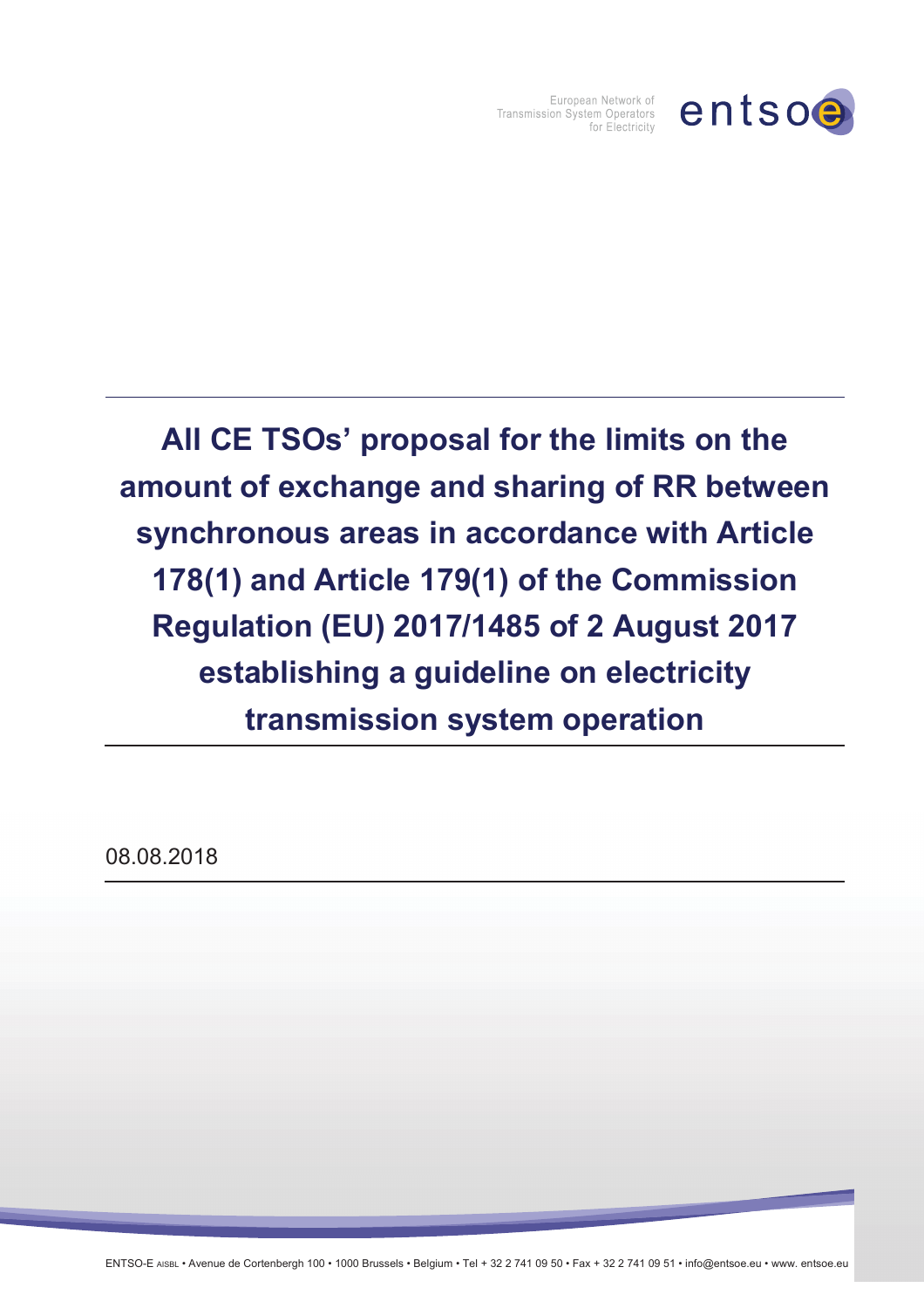

# **Contents**

| $\mathbf{1}$        |                                                                                                       |  |
|---------------------|-------------------------------------------------------------------------------------------------------|--|
| $\overline{2}$      |                                                                                                       |  |
| 3 <sup>7</sup>      |                                                                                                       |  |
| $\overline{4}$      | Article 3 Limits on the amount of exchange and sharing of RR between synchronous areas5               |  |
| 5 <sup>5</sup><br>6 | Article 4 Publication and implementation of the RR limits on exchange and sharing between synchronous |  |
| $7\overline{ }$     |                                                                                                       |  |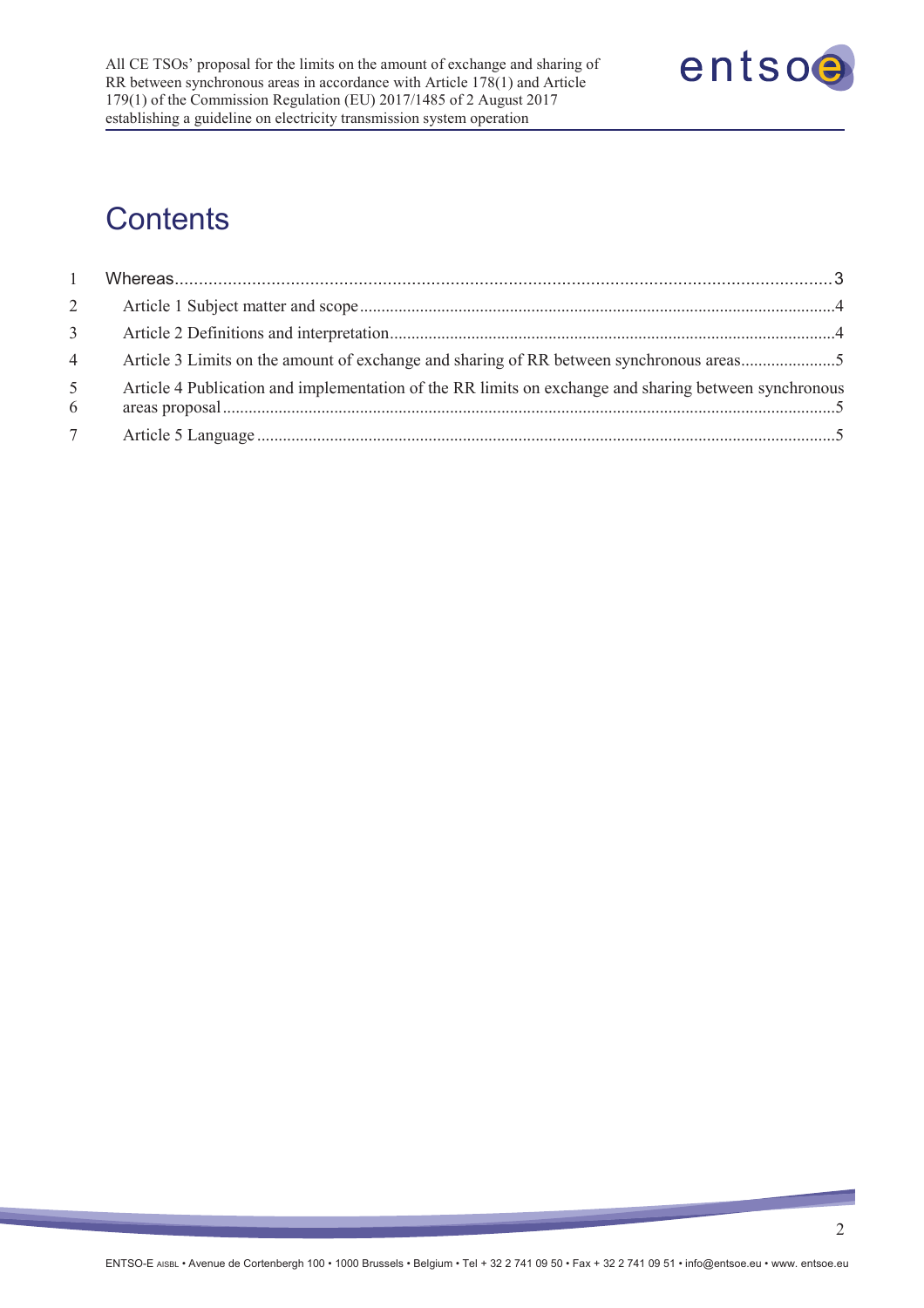17

26

32



All Transmission System Operators of synchronous area Continental Europe are taking into account the following;

| 8 | <b>Whereas</b> |
|---|----------------|
|   |                |

- 9 (1) This document is a common proposal developed by all Transmission System Operators of 10 synchronous area CE (hereafter referred to as "TSOs") regarding the development of the limits on 11 the amount of exchange and sharing of RR between synchronous areas involving Continental 12 Europe (hereafter referred to as "RR exchange and sharing limits between synchronous areas") in 13 accordance with Article 178(1) and 179(1) of Commission Regulation (EU) 2017/1485 of 2 14 August 2017 establishing a guideline on electricity transmission system operation (hereafter 15 referred to as "SO GL"). This proposal is hereafter referred to as "RR limits on exchange and 16 sharing limits between synchronous areas proposal".
- 18 (2) The RR exchange and sharing limits between synchronous areas proposal takes into account the 19 general principles and goals set in the SO GL/Regulation as well as Regulation (EC) No 714/2009 20 of the European Parliament and of the Council of 13 July 2009 on conditions for access to the 21 network for cross-border exchanges in electricity (hereafter referred to as "Regulation (EC) No 22 714/2009"). The goal of the SO GL is the safeguarding of operational security, frequency quality 23 and the efficient use of the interconnected system and resources. For this purpose it sets 24 requirements for limits on the amount of exchange as well as sharing of RR between synchronous 25 areas.
- 27 (3) The RR limits on exchange and sharing between synchronous areas proposal takes into account the 28 load-frequency control structure of each synchronous area in accordance with Article 139 of SO 29 GL. The operation of load-frequency control processes is based on operational areas, where every 30 area has their individual responsibilities with respect to the LFC structure. The superior structure is 31 the synchronous area in which frequency is the same for the whole area.
- 33 (4) Article 178(1) and 179(1) of SO GL require all TSOs of each synchronous area to define in the 34 synchronous area operational agreement a method to determine limits for the exchange and sharing 35 of RR with other synchronous areas. In particular:
- <sup>36</sup> · In accordance with Article 178(1), the method to determine limits for the exchange of RR shall 37 take into account the operational impact between the synchronous areas; the stability of the 38 RRP of the synchronous area; the ability of the synchronous area to comply with the frequency 39 quality target parameters defined in accordance with Article 127 and the FRCE target 40 parameters defined in accordance with Article 128 of SO GL; and the operational security.
- 41 In accordance with Article 179(1), the method for determining the limits for sharing of RR 42 shall take into account: the operational impact between the synchronous areas; the stability of 43 the RRP of the synchronous area; the maximum reduction of RR that can be taken into account 44 in the RR dimensioning rules in accordance with Article 160 as a result of the RR sharing; the 45 ability of the TSOs of the synchronous area to comply with the frequency quality target 46 parameters defined in accordance with Article 127 and the ability of the LFC blocks to comply 47 with the FRCE target parameters defined in accordance with Article 128; and the operational 48 security. 49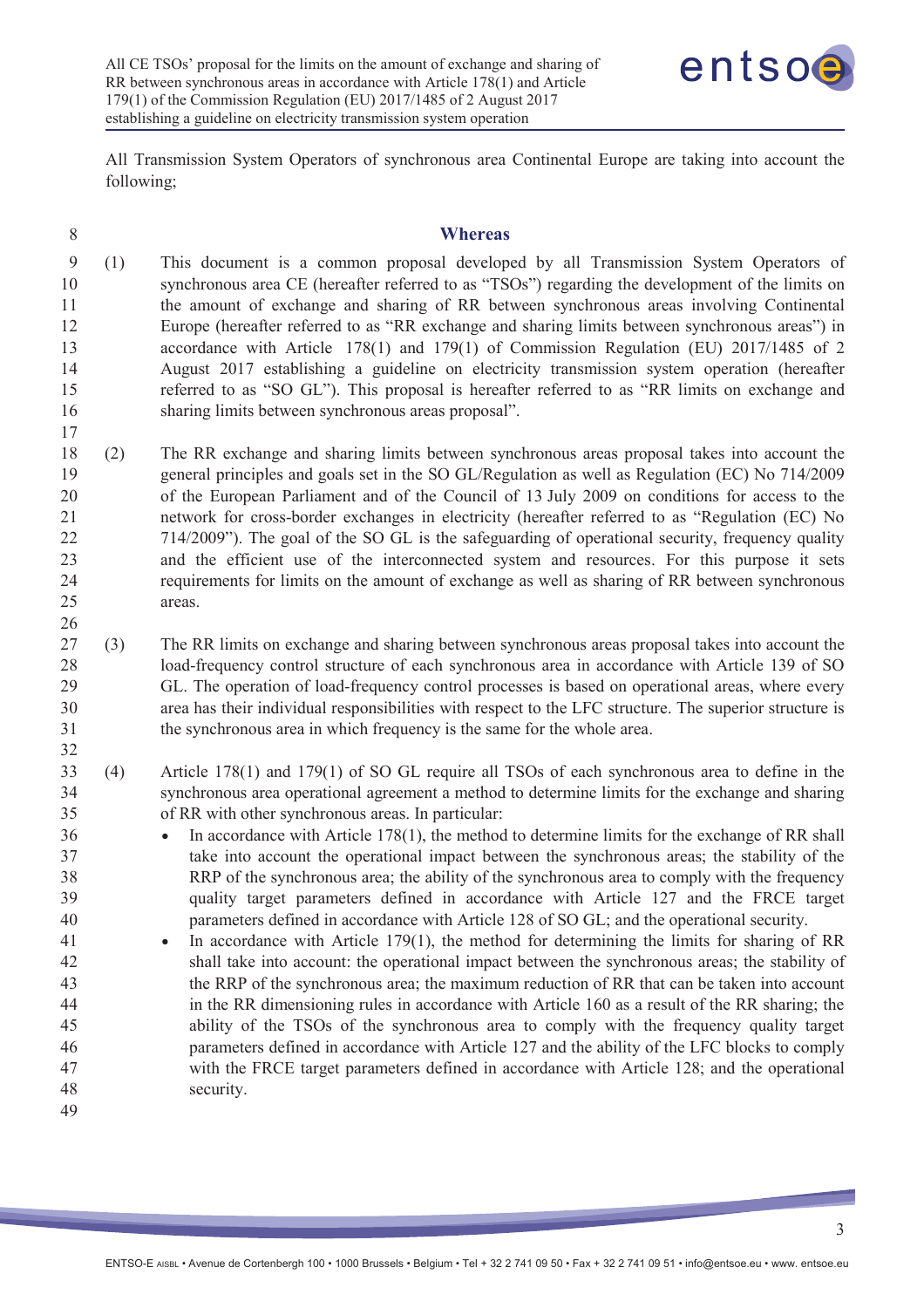

- 50 (5) The scope of the RR limits on exchange and sharing between synchronous areas proposal is to 51 establish the limits on the amount of exchange and sharing of RR between synchronous areas in 52 order to respect operational security.
- 54 (6) According to Article  $6(2)(d)(x)$  of the SO GL, it requires all TSOs to develop methodologies, 55 conditions and values included in the synchronous area operational agreement in Article 118 56 concerning the definition of limits on the amount of exchange of RR between synchronous areas in 57 accordance with Article 178(1) SO GL and limits on the amount of sharing FRR between 58 synchronous areas in accordance with Article 179(1) SO GL. The hereafter presented exchange and 59 sharing between synchronous areas proposal shall define the requested methodologies, conditions 60 and values.
- 62 (7) The RR limits on exchange and sharing between synchronous areas proposal responds to the 63 objective of SO GL to ensure the conditions for maintaining a frequency quality level of all 64 synchronous areas throughout the Union, by permitting exchange and sharing between synchronous 65 areas under certain limits in order to avoid detrimental effects on each synchronous area.
- 67 (8) In conclusion, the RR limits on exchange and sharing between synchronous areas proposal 68 contributes to the general objectives of the SO GL and to the benefit of all market participants and 69 electricity end consumers.
- 71 SUBMIT THE FOLLOWING RR LIMITS ON EXCHANGE AND SHARING BETWEEN 72 SYNCHRONOUS AREAS PROPOSAL TO ALL REGULATORY AUTHORITIES:

## 73 **Article 1**  74 **Subject matter and scope**

75 The RR limits on exchange and sharing between synchronous areas as determined in this proposal shall be

76 considered as the common proposal of all TSOs of CE, in accordance with Article 178 and 179 of the SO

- 77 GL. This proposal does not apply to exchange or sharing of RR within the synchronous area CE.
- 

53

61

66

70

### 78 **Article 2**  79 **Definitions and interpretation**

- 80 1. For the purposes of the RR limits on exchange and sharing between synchronous areas proposal, terms 81 used in this document shall have the meaning of the definitions included in Article 3 of the SO GL, 82 Article 2 of Regulation (EC) 714/2009, Article 2 of Directive 2009/72/EC and Article 2 of Commission 83 Regulation (EU) 543/2013.
- 84
- 85 2. In this RR limits on exchange and sharing between synchronous areas proposal, unless the context 86 requires otherwise:
- 87 a) the singular indicates the plural and vice versa;
- 88 b) the table of contents and headings are inserted for convenience only and do not affect the 89 interpretation of this RR limits on exchange and sharing between synchronous areas proposal; and
- 90 c) any reference to legislation, regulations, directive, order, instrument, code or any other enactment 91 shall include any modification, extension or re-enactment of it then in force.